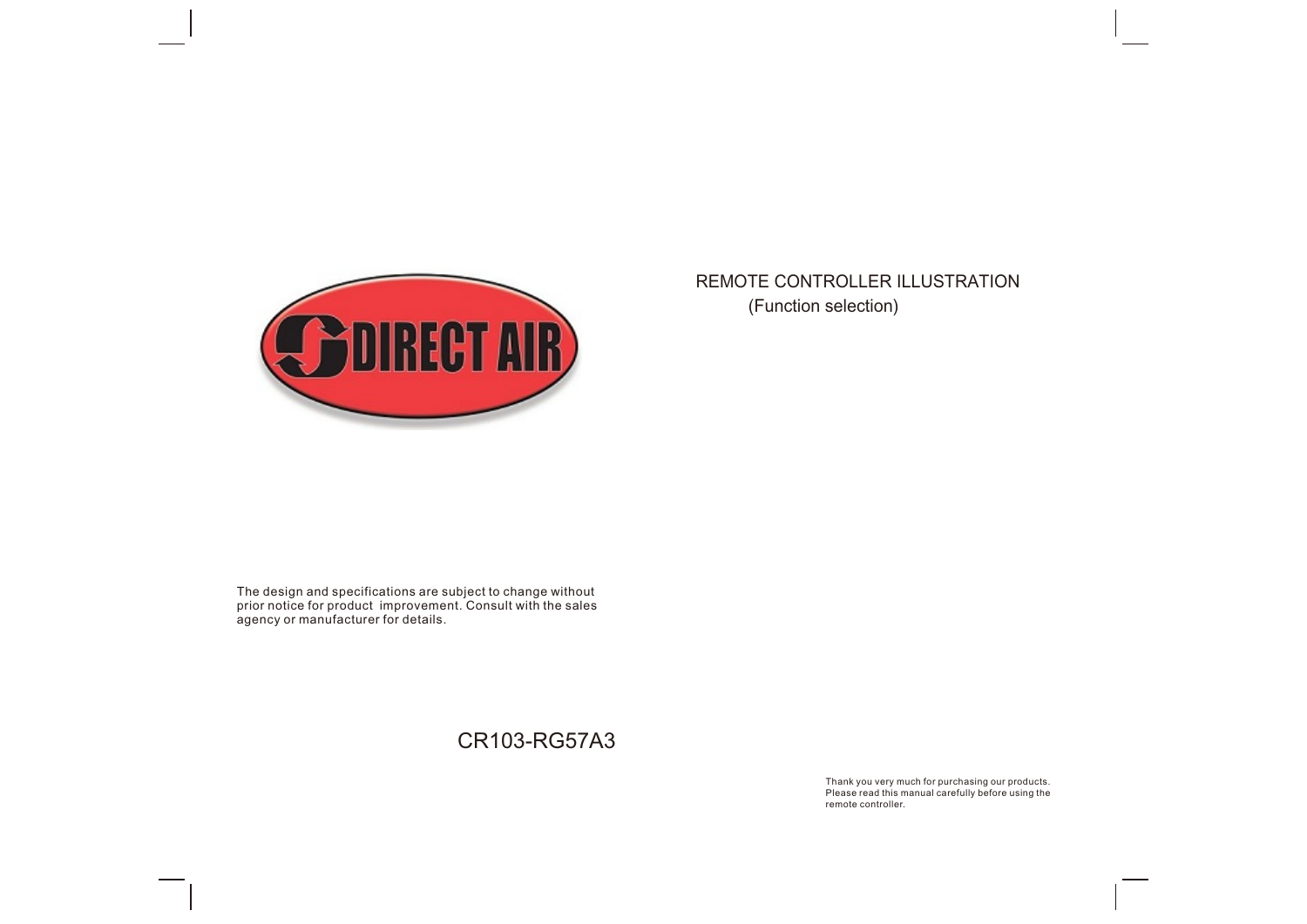# CONTENTS

### Handling the remote controller



### Location of the remote controller.

● Keep the remote controller where its signals can reach the receiver of the indoor unit. (a distance of 8m is allowed).



### **A**CAUTIONS

- The air conditioner will not operate if curtains, doors or other materials block the signals from the remote controller to the indoor unit.
- Prevent any liquid from falling into the remote controller. Do not expose the remote controller to direct sunlight or heat.
- If the infrared signal receiver on the indoor unit is exposed to direct sunlight, the air conditioner may not function properly. Use curtains to prevent the sunlight from falling on the receiver.
- $\bullet$  If other electrical appliances react to the remote controller, either move these appliances or consult your local dealer.

### Replacing batteries



The remote controller uses two alkaline dry batteries (R03/LR03X2) (1) Slide the cover of the battery

compartment off according to the arrow direction, then replace the old batteries with new ones. (2) Insert the new batteries, making sure that the $(+)$  and  $(-)$  of battery are installed correctly. (3) Reattach the cover by sliding it back into position.

### **NOTE:**

- Do not mix old and new batteries
- or batteries of different types. ● Do not leave the batteries in the remote controller if they are not
- going to be used for 2 or 3 months.  $\bullet$  Do not dispose batteries as
- unsorted municipal waste. Collection of such waste separately for special treatment is necessary.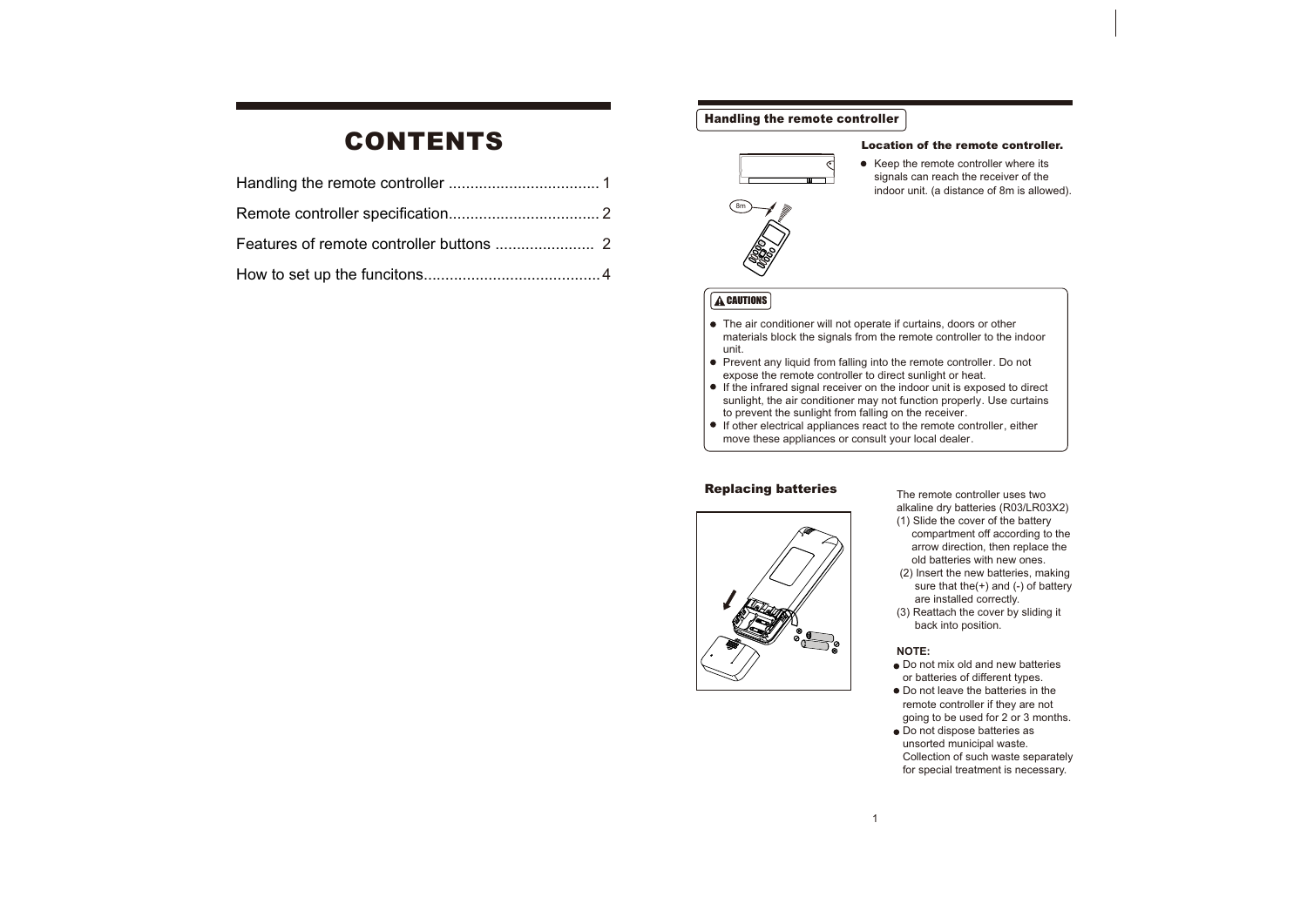### Remote Controller Specification

| Model                  | RG57A3/BGEF                             |
|------------------------|-----------------------------------------|
| <b>Rated Voltage</b>   | 3.0V(Dry batteries R03/LR03 $\times$ 2) |
| Signal Receiving Range | 8m                                      |
| Environment            | $-5^{\circ}$ C_ $60^{\circ}$ C          |

### Features of Remote Controller buttons

**NOTE:** After installing the batteries, during the first 30 seconds period, please holding down the MODE, FAN and TIME ON buttons together for 5 seconds, the remote controller will enter function reset state, and LCD window displays  $"F1"$ .



IMPORTANT: The remote controller is only enabled within10 minutes after the indoor unit is powered on, and the indoor unit must be switched off.



**POWER OFF button:** Press this button to turn off the unit



**MODE button**: Used to modify the selected function. Press this button to enter the parameter setting interface, and the parameter to be modified will be kept flashing. Using TEMP  $\sqrt[m]{\cdot}$  &  $\sqrt[m]{\cdot}$ button to modify the parameter or choosing the other parameter in conjuction with "FAN" & "TIMER OFF" button.



**TEMP<sup>"</sup>** $\vee$ **"**  $\&$ **"** $\triangle$ **" button:** Used to choose functions or adjust parameters. On parameter unadjustable interface, press the  $\sqrt{v}$  &  $\sqrt{v}$ button to select the specified function in a range of F1 ~ F9 and E1~E9. Then pressing the MODE button to enter the parameter modifying interface, the relevant parameter flashes, pressing  $\sqrt{a}$   $\sqrt{a}$   $\sqrt{b}$  button to adjust the paramter.



FAN

TIMER OFF

**TIMER ON button:**Press this button to confirm the setting parameter and transmit the singal to the machine.

**FAN & TIMER OFF button:** On parameter setting interface, pressing FAN & TIMER OFF button to select parameter to be modified.



**ELEEP FRESH)**  $\overline{\bigoplus_{S \text{LEP} FRESB}}$  **LOCK button:** Hold and press this two buttons for 2 seconds, all current settings of indoor unit are locked in and the remote controller does not accept any operation except that of the LOCK.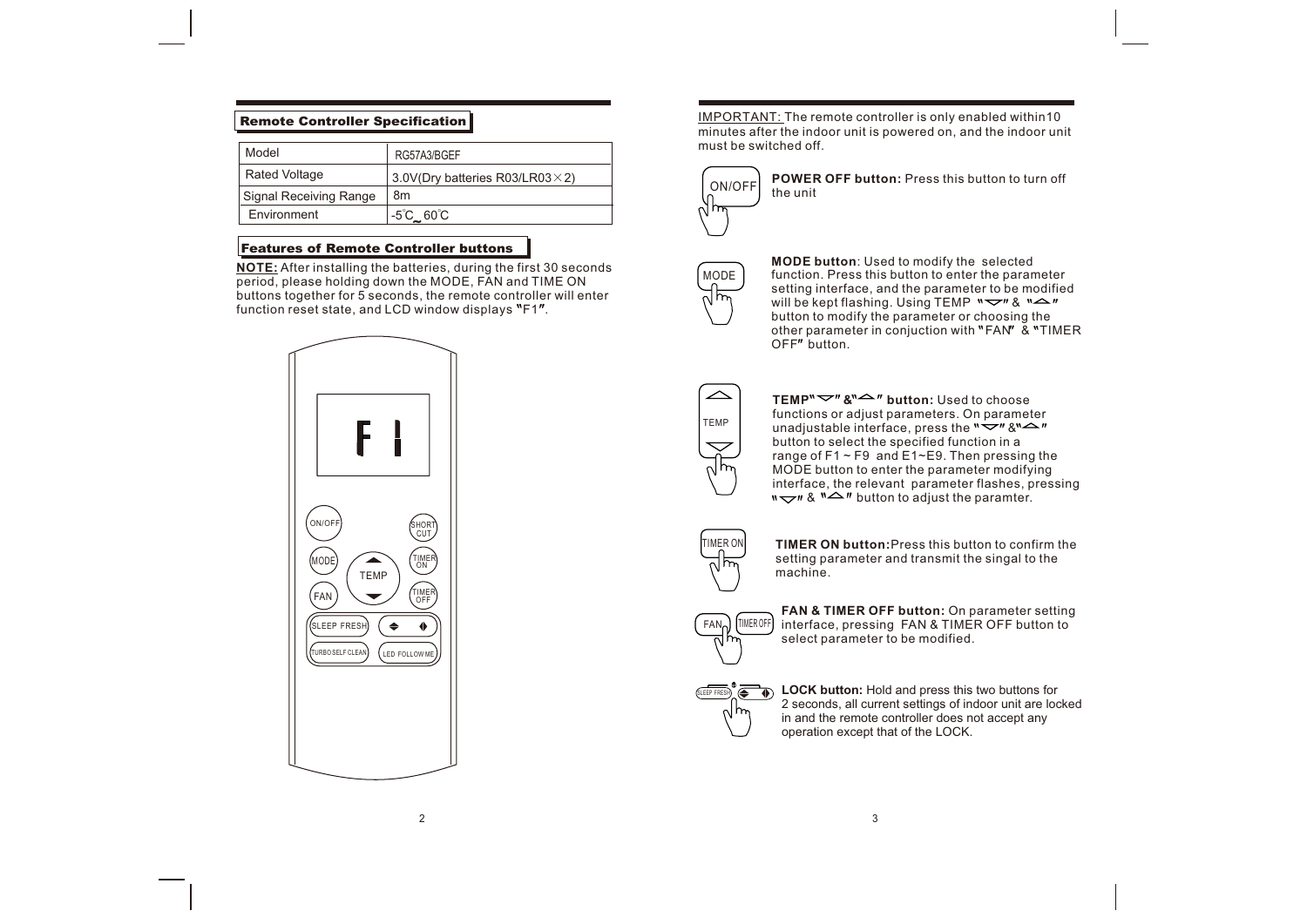### How to set up the functions

**NOTE:** The indoor unit will beep for 2 seconds indicating the  $\int_{\text{TIMER ON}}$   $\int_{\text{TIMER ON}}$ function being set up successfully.

### Auto-start function



3. Press TIMER ON button, and the Auto-start function on/off setting has finished.



Heating temperature compensation

1. Press  $\sum_{n=1}^{\infty}$   $\mathbb{R}^n$   $\sum_{n=1}^{\infty}$  button to choose  $\sum_{n=1}^{\infty}$ 



2. Press MODE button. Then press  $\sum_{k=1}^{\infty}$   $\sum_{k=1}^{\infty}$  button to choose the parameter. The parameters can be adjusted within a range of -6 $^{\circ}$ C~6 $^{\circ}$ C.



3. Press TIMER ON button.



### Anti-cold air function

### **Intelligent anti-cold air function setting:**

**NOTE:** The parameter of intelligent anti-cold air is changed with the room temperature. After the room temperature raised, the temperature of anti-cold air would raise too, which can make you feel more comfortable. After the room temperature decreased, the anti-cold air temperature would decrease too, which can improve the fan speed and bring fast heating operation.

1. Press  $\sim$   $\sim$   $\sim$   $\sim$   $\sim$  button to choose  $\rm{``F3''}$ 



2. Press MODE button. Press FAN button to to choose parameter. Then press  $\sim$   $\sim$   $\sim$   $\sim$   $\sim$  button to select<sup>n</sup> 1".



3.Press TIMER OFF button to adjust the parameter. The parameter keeps flashing. Then press  $\sim$   $\sim$   $\sim$   $\sim$   $\sim$   $\sim$  button to adjust the parameter in the range of 17 $\mathrm{^{\circ}C}\text{-}21\mathrm{^{\circ}C}$ .

TEMP

 $\triangle$ 



4. Press TIMER ON button to confirm.

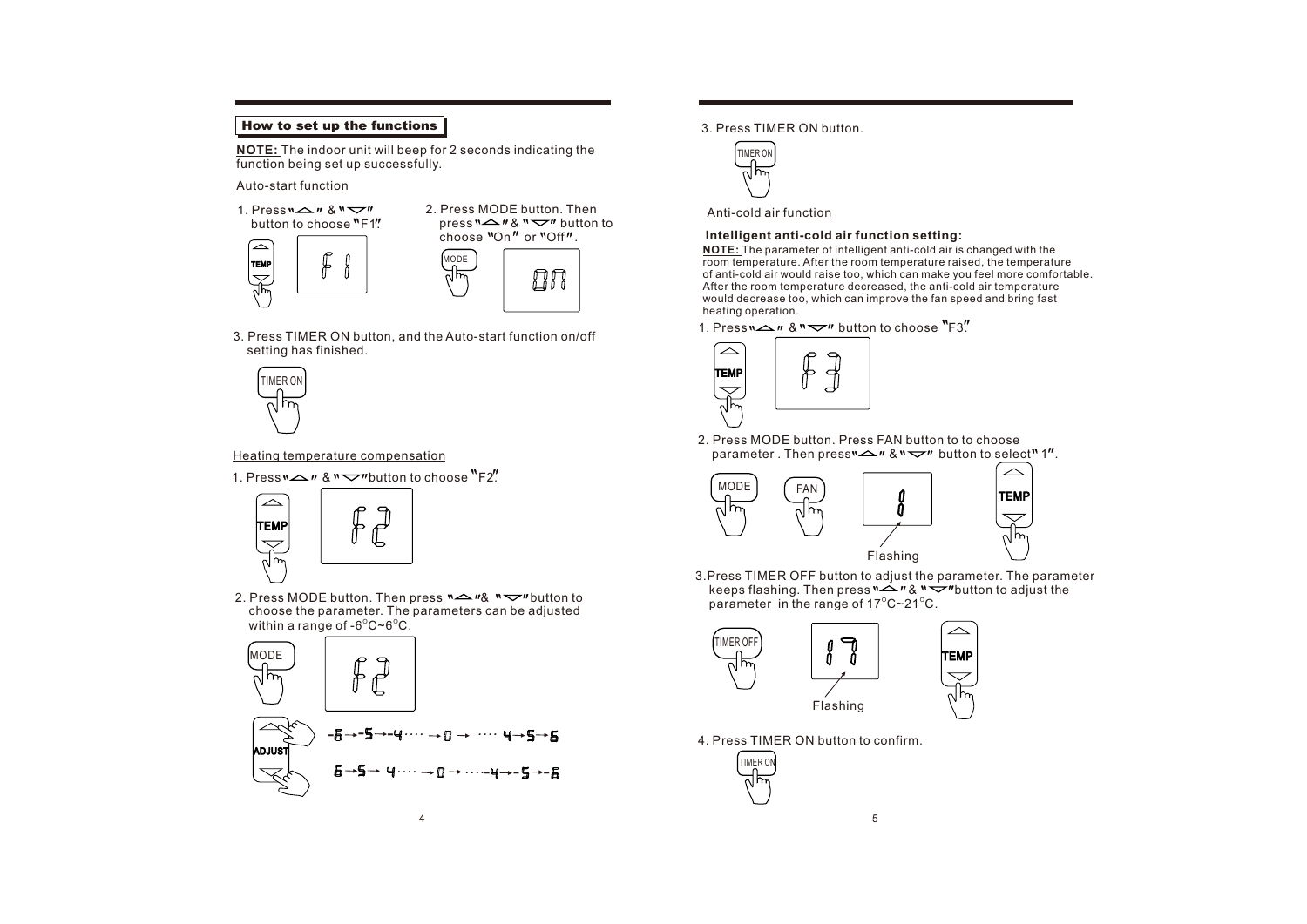### **General Anti-cold air function setting:**

**NOTE:** The parameter of general anti-cold air is fixed regardless of room temperature.

1. Press  $\sum$   $\sum$   $\sum$   $\sum$   $\sum$   $\sum$   $\sum$  button to choose  $\sum$   $F3$ .



2. Press MODE button. Press FAN button to to choose parameter. Then press  $\sim$   $\sim$   $\sim$   $\sim$   $\sim$  button to select<sup>n</sup> 2".



3.Press TIMER OFF button to adjust the parameter. The parameter keeps flashing. Then press  $\sum_{n=1}^{\infty}$   $n \sum_{n=1}^{\infty}$  button to adjust the parameter in the range of  $8^{\circ}$ C $\sim$ 28 $^{\circ}$ C.



4. Press TIMER ON button to confirm.



### Speed control of indoor fan motor after the set temperature reached

1. Press  $\sim$   $\sim$   $\sim$   $\sim$   $\sim$   $\sim$  button to choose  $\cdot$  F4.



2. Press MODE button. Then press ${\sf w}\underline{\leftharpoonup}$   ${\sf w}\underline{\leftharpoonup}$  button to select "1","2","3" or"4".

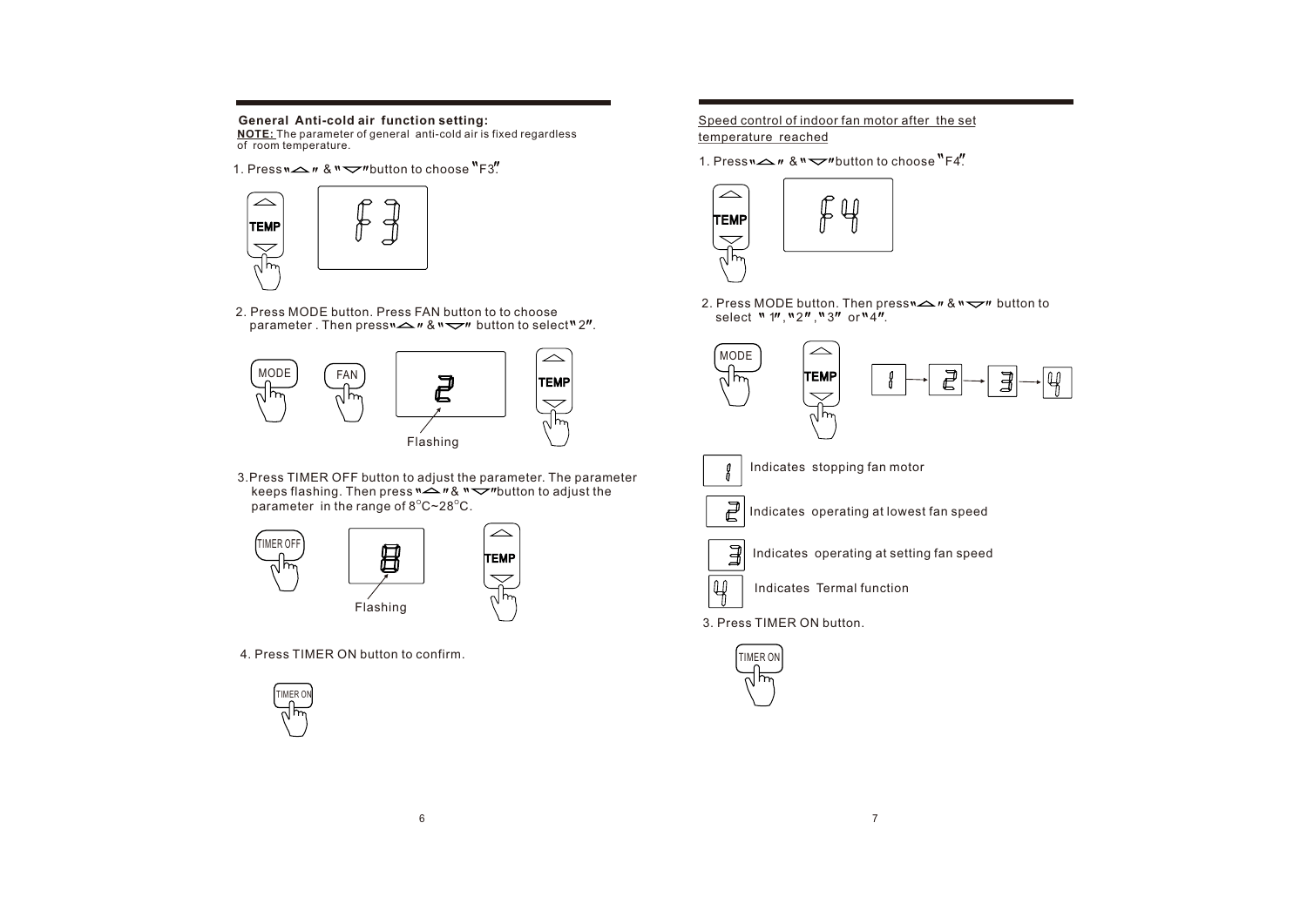1. Press  $\sim$   $n \&$   $\sim$   $n$  button to choose  $\mathsf{F}5.$ 



2. Press MODE button. Then press  $\sum_{n=1}^{\infty}$   $\mathbb{R}^{n}$  button to select  $M_1''$ ,  $N_2''$  or  $N_3''$ .





Indicates cancelling memory function.

Indicates the louver angle memory function is enabled under switching off or power failure.

 $\overline{\mathbb{F}}$ 

Indicates the louver angle memory function is enabled under switching off, disabled under power failure.

3. Press TIMER ON button to confirm.



### Louver angle memory function heating in the Heating only or Cooling & heating setting



2. Press MODE button. Then press & button to select "HH" or "CH". (HH: Heating only, CH: Cooling & Heating)



3. Press TIMER ON button to confirm.

### Cooling temperature compensation

1. Press  $\sim$   $\sim$   $\sim$   $\sim$   $\sim$   $\sim$   $\sim$  button to choose  $\rm{``F7''}$ .



3. Press TIMER ON button to confirm. 2. Press MODE button. Then press  $\sum_{n=1}^{\infty}$   $\mathbb{R}^n$  button to choose the parameter in a range of -2 $^{\circ}$ C~2 $^{\circ}$ C.

### Refrigerant leakage detection

1. Press  $\sim$   $\sim$   $\sim$   $\sim$   $\sim$   $\sim$  button to choose  $\rm{``F8''}$ .



- 2. Press MODE button. Then press  $\sum_{n=1}^{\infty}$  &  $\sum_{n=1}^{\infty}$  button to choose " on" or " of".
- 3. Press TIMER ON button to confirm.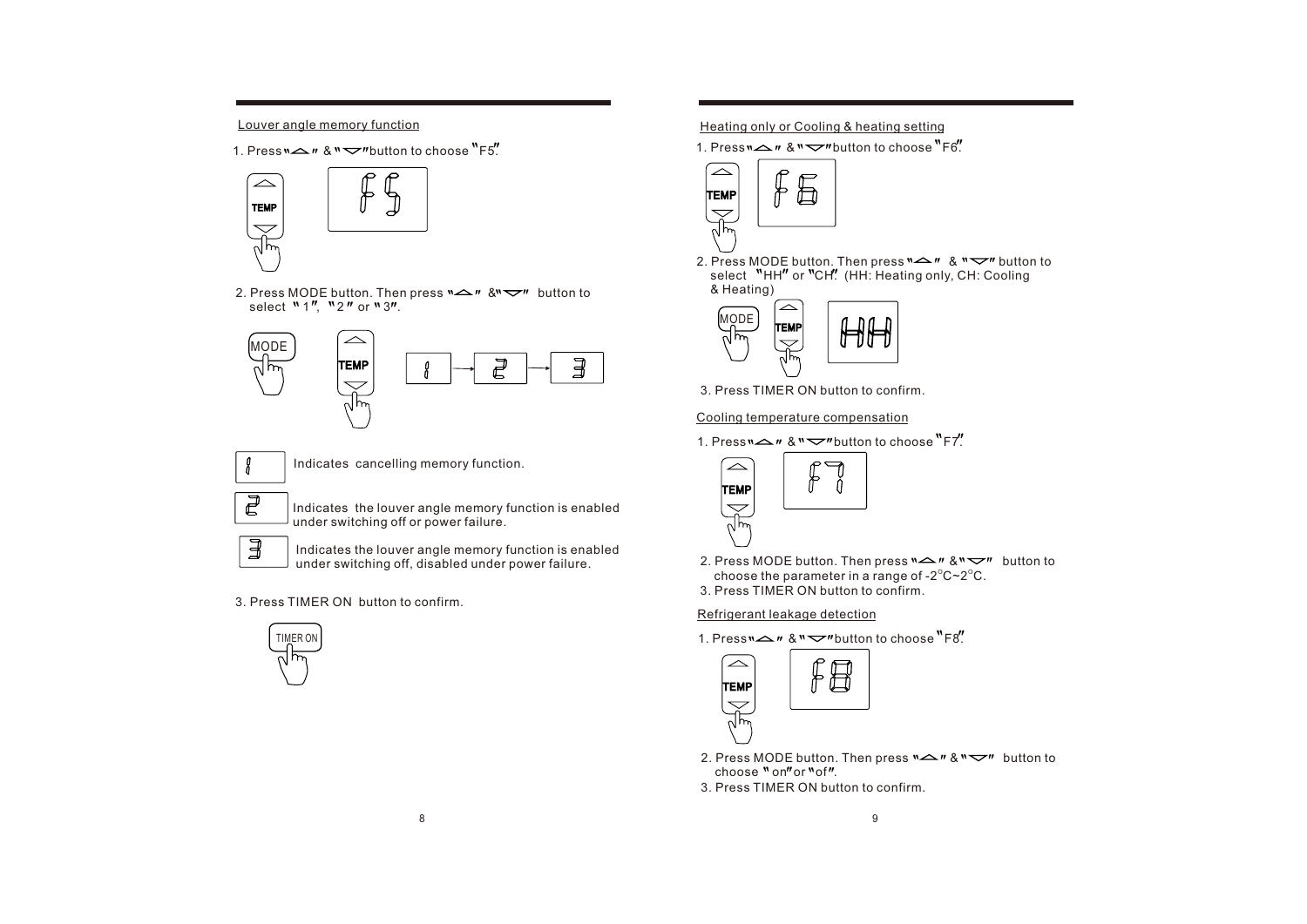### Cleaning Filter Reminder

1. Press  $\sim$   $\approx$   $\approx$   $\sim$   $\sim$   $\sim$   $\sim$  button to choose  $\sim$  F9.



- 2. Press **MODE** button. Then press  $\sim$   $\sim$   $\sim$   $\sim$   $\sim$  button to choose  $"\circ\circ"$  or  $"\circ f"$
- 3. Press TIMER ON button to confirm.

### Filter Replacement Reminder

1. Press  $\sim$   $\sim$   $\approx$   $\sim$   $\sim$   $\sim$  button to choose  $\sim$  E1.  $\sim$  1. Press  $\sim$   $\sim$   $\sim$   $\sim$   $\sim$   $\sim$   $\sim$  button to choose  $\sim$   $\sim$   $\sim$   $\sim$ 



- 2. Press **MODE** button. Then press  $\sum_{n=1}^{\infty}$   $\sum_{n=1}^{\infty}$  button to choose "on" or "of".
- 3. Press TIMER ON button to confirm. 3. Press TIMER ON button to confirm.

### Lowest temperature setting

1. Press  $\sum_{n=1}^{\infty}$   $\mathbb{R}^n$   $\sum_{n=1}^{\infty}$  button to choose  $\sum_{n=1}^{\infty}$ 



3. Press TIMER ON button to confirm. 2. Press **MODE** button. Then press  $\sum_{n=1}^{\infty}$  and  $\sum_{n=1}^{\infty}$  button to set the temperature in a range of 17 $^{\circ}$ C to 24 $^{\circ}$ C.

### High temperature setting

1. Press  $\sum$   $\sum$   $\sum$   $\sum$   $\sum$   $\sum$  button to choose  $\sum$   $F3$ .



3. Press TIMER ON button to confirm. 2. Press **MODE** button. Then press  $\mathbb{R} \rightarrow \mathbb{R} \rightarrow \mathbb{R}$  button to set the temperature in a range of 25 $^{\circ}$ C to 30 $^{\circ}$ C.

### Special Anti-cold air function setting:



- 2. Press **MODE** button. Then press  $\mathbb{R} \rightarrow \mathbb{R} \times \mathbb{R} \rightarrow \mathbb{R}$  button to choose " on" or "of".
- 

### Priority setting of heating or cooling (applicable for multi models)

1. Press  $\sim$   $\approx$   $\approx$   $\sim$   $\sim$   $\sim$  button to choose  $\sim$  E5.



- *: Heating mode first*
- *: cooling mode first*
- 2. Press **MODE** button. Then press  $\mathbb{R}^n \rightarrow \mathbb{R}^n$  button to  $choose''H''or''C''$
- 3. Press TIMER ON button to confirm.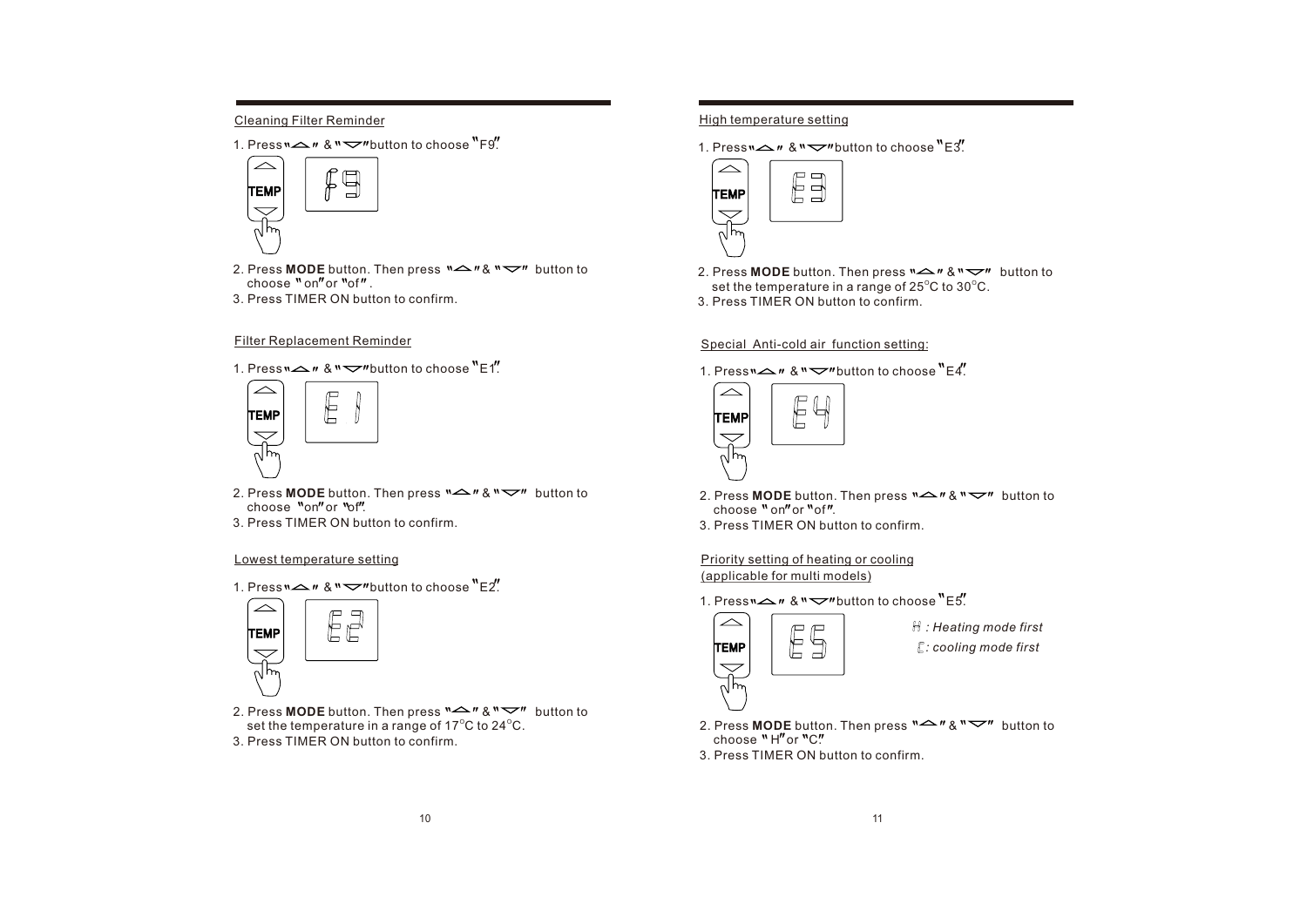### Network Address setting

1. Press  $\sum_{n=1}^{\infty}$   $\mathbb{R}^n$   $\sum_{n=1}^{\infty}$  button to choose  $\sum_{n=1}^{\infty}$ 



- 2. Press **MODE** button. Then press  $\mathbb{R}^n \rightarrow \mathbb{R}^n$  button to choose the network address between 0 to 63 or  $\frac{1}{2}$ .<br>  $\frac{1}{2}$ .  $N = m$  Indicates cancelling the the adress modified by remote<br>  $\frac{N = m}{\sqrt{N}}$  Indicates cancelling the the adress modified by remote controller (determined by code switch) .
- 3. Press TIMER ON button to confirm.

## Twins setting

1. Press  $\sim$   $\approx$   $\approx$   $\sim$   $\sim$   $\sim$   $\sim$  button to choose  $"$  F $s$ .



3. Press TIMER ON button to confirm. 2. Press **MODE** button. Then press  $\sum_{n=1}^{\infty}$  and  $\sum_{n=1}^{\infty}$  button to choose 0(no twins), 1(main unit) or 2(subsidiary unit)

### Static pressure setting

1. Press  $\sim$   $\prime\prime$  &  $\prime\prime$   $\sim$   $\prime\prime\prime$  button to choose  $\prime\prime$  E9.



- 2. Press **MODE** button. Then press  $\sum_{n=1}^{\infty}$  and  $\sum_{n=1}^{\infty}$  button to choose the value between 0 and 4.
- 3. Press TIMER ON button to confirm.
	- NOTES

**Some functions of the remote controller will not be available when the unit does not support them!**

- Capacity code selection
- 1. Press  $\sum_{n=1}^{\infty}$   $\mathbb{R}^n$   $\sum_{n=1}^{\infty}$  button to choose  $\sum_{n=1}^{\infty}$



- 2. Press **MODE** button. Then press  $\mathbf{X} \rightarrow \mathbf{X}$   $\mathbf{X} \rightarrow \mathbf{Y}$  button to choose the capacity code between 0~11. (0~3: Reserved number), 4: 18K model, 5: 24K model,
	- 7: 30K model, 8: 35K model, 9: 48K model, 10: 54K model

11: 60K model.

3. Press TIMER ON button to confirm.